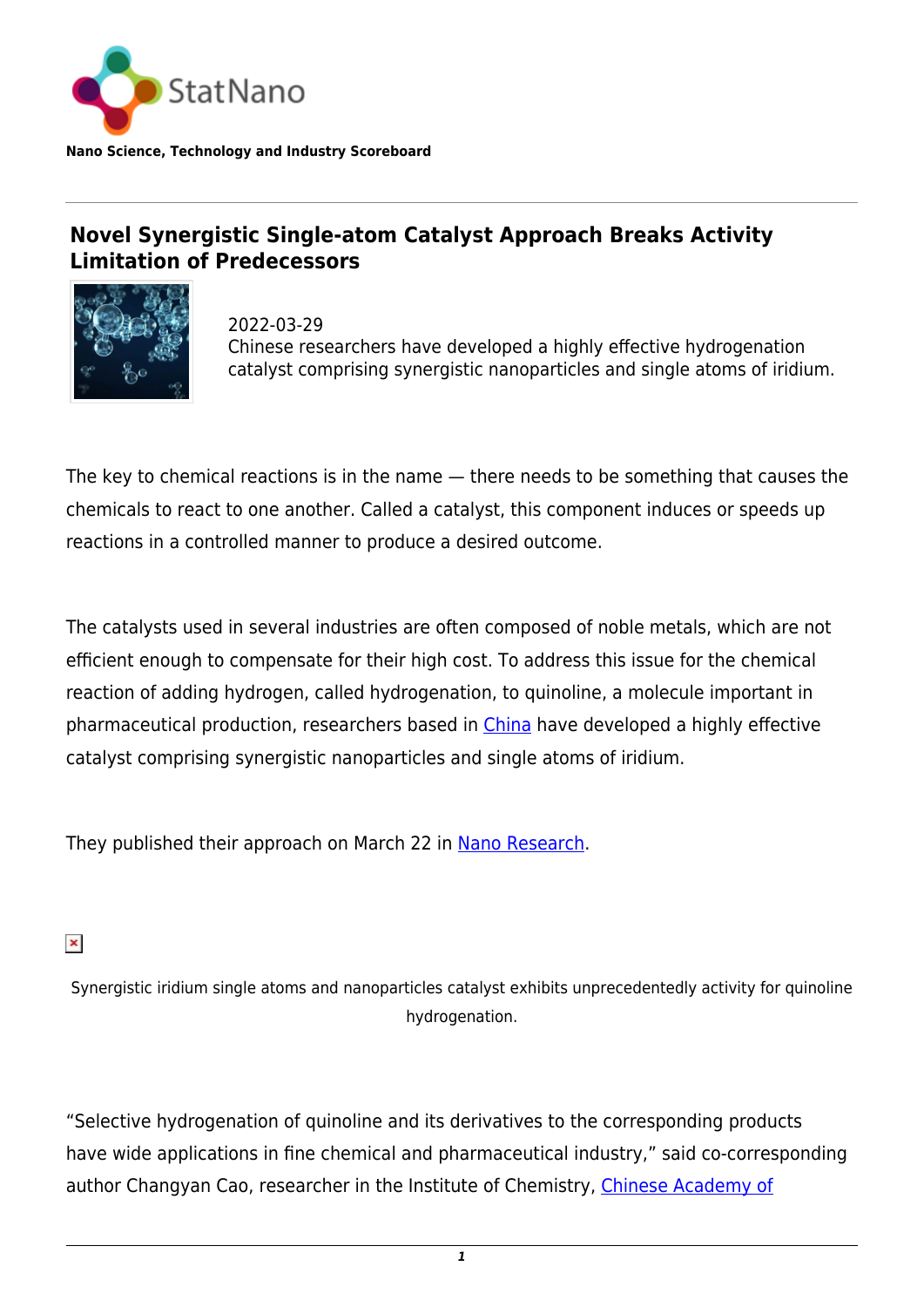[Sciences](https://statnano.com/org/Chinese-Academy-of-Sciences) (ICCAS) and University of Chinese Academy of Sciences (UCAS). "Quinolines are an important class of compound for accessing tetrahydroquinoline products that are widely found in drug molecules, but noble metal catalysts are usually needed to produce this reaction. As such, it is highly important to improve the activity and the utilization efficiency of precious metals due to their high price."

The researchers focused on single-atom catalysts, which Cao said have become a hot topic in the catalysis field due to how they can merge the advantages of both homogeneous and heterogeneous catalysts. The homogeneous catalysts encourage a uniform reaction, but heterogeneous catalysts can induce a higher yield reaction. The problem, according to Cao, is that single-atom catalysts lack a metal-metal bond. Without this bond to merge with, hydrogen is forced through a different pathway that results in less overall hydrogenation.

"Since hydrogen dissociates in matching pairs more easily on noble metal nanoparticles — to hydrogen atoms, for example — and it is well known that hydrogen atoms spillover, we hypothesized that hydrogen atoms formed on metal nanoparticles could also migrate to metal single sites for hydrogenation," Cao said, explaining that the initial hydrogenation activity between the proposed catalyst and the substrate would essentially produce a secondary phase of hydrogen atoms capable of continuing the catalysis process. "By such design, the above-mentioned problems might be solved."

To design such a catalyst, the researchers dispersed single atoms of iridium — the noble metal of highest reported intrinsic activity for hydrogenation of quinoline — and nanoparticles in a carbon support. When quinoline was applied, the reaction proved more efficient than when only iridium atoms or only nanoparticles were used.

"Constructing a synergistic catalyst changes the reaction path to take advantage of single atom sites in activation of substrate and nanoparticles in dissociation of hydrogen," said cocorresponding author Weiguo Song, professor at ICCAS and UCAS. "All these features together contribute to the much-enhanced hydrogenation performance compared to the counterpart single-atom catalyst and nanoparticle catalyst alone."